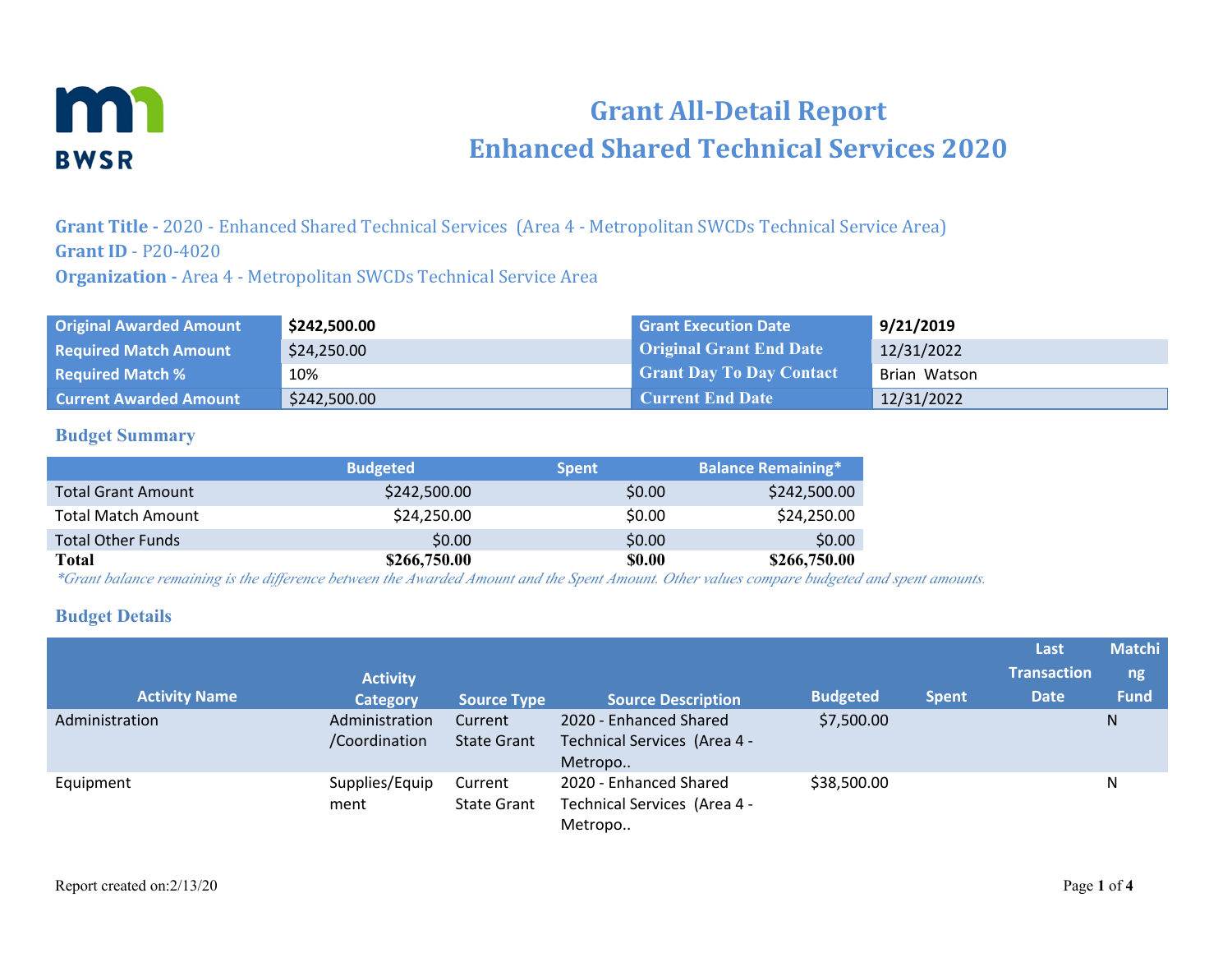| <b>Activity Name</b>                    | <b>Activity</b><br><b>Category</b>      | <b>Source Type</b>            | <b>Source Description</b>                                         | <b>Budgeted</b> | <b>Spent</b> | Last<br><b>Transaction</b><br><b>Date</b> | <b>Matchi</b><br>ng<br><b>Fund</b> |
|-----------------------------------------|-----------------------------------------|-------------------------------|-------------------------------------------------------------------|-----------------|--------------|-------------------------------------------|------------------------------------|
| <b>Technical/Engineering Assistance</b> | Technical/Engi<br>neering<br>Assistance | Current<br><b>State Grant</b> | 2020 - Enhanced Shared<br>Technical Services (Area 4 -<br>Metropo | \$196,500.00    |              |                                           | N                                  |
| <b>Technical/Engineering Assistance</b> | Technical/Engi<br>neering<br>Assistance | Local Fund                    | 2020 Grant Match                                                  | \$24,250.00     |              |                                           |                                    |

# **Activity Details Summary**

|  | <b>Activity Details</b> |  | Total Action Count Total Activity Mapped | <b>Proposed Size / Unit</b> | <b>Actual Size / Unit</b> |
|--|-------------------------|--|------------------------------------------|-----------------------------|---------------------------|
|--|-------------------------|--|------------------------------------------|-----------------------------|---------------------------|

### **Proposed Activity Indicators**

| <b>Activity Name</b>            | <b>Indicator Name</b> | <b>Value &amp; Units</b> | <b>Waterbody</b> | <b>Calculation Tool</b> | <b>Comments</b> |
|---------------------------------|-----------------------|--------------------------|------------------|-------------------------|-----------------|
| <b>Final Indicators Summary</b> |                       |                          |                  |                         |                 |
| <b>Indicator Name</b>           |                       | <b>Total Value</b>       | <b>Unit</b>      |                         |                 |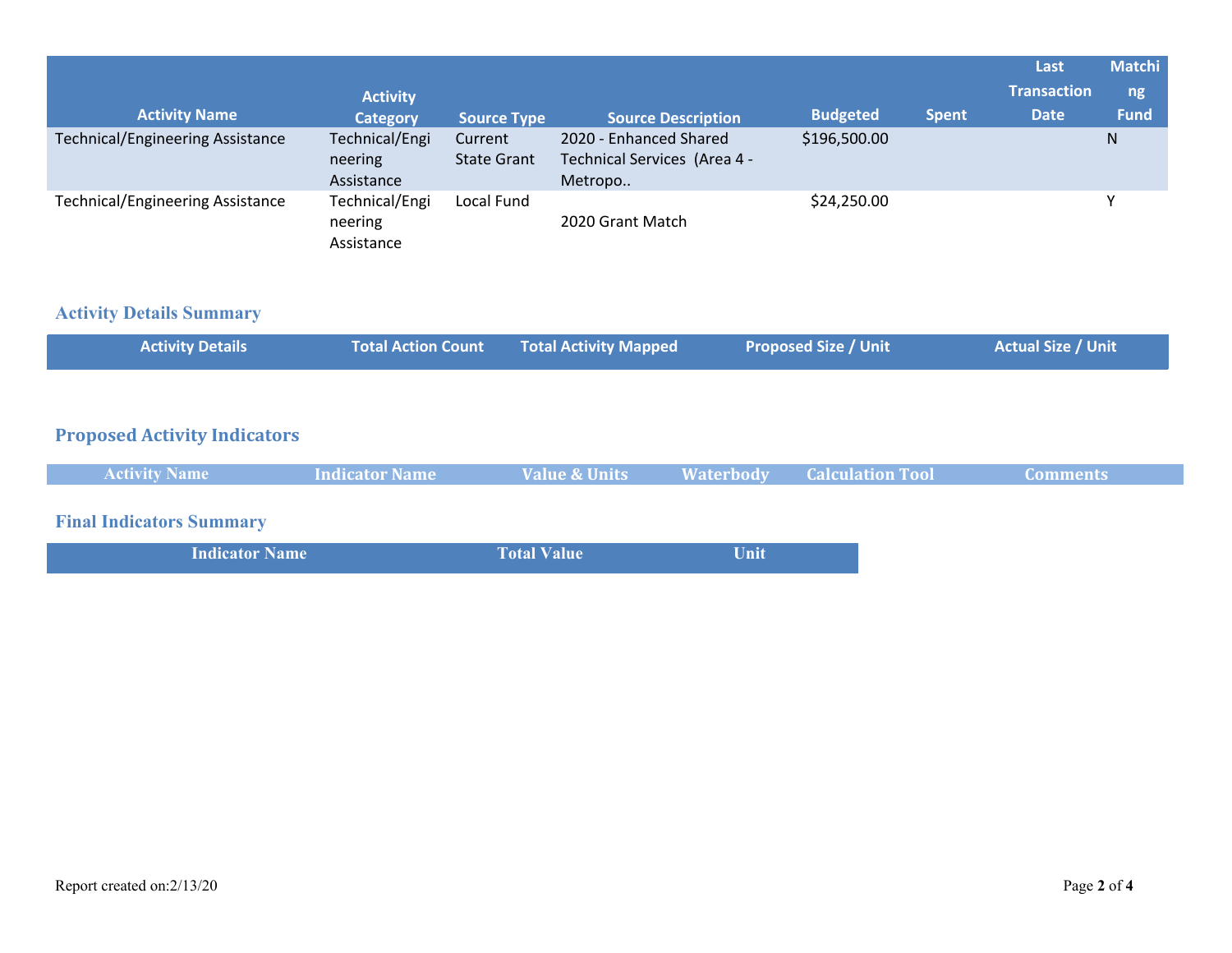# **Grant Activity**

| <b>Grant Activity - Administration</b> |                                                                                                                                                                                                                                                                                                                                                                               |                 |  |
|----------------------------------------|-------------------------------------------------------------------------------------------------------------------------------------------------------------------------------------------------------------------------------------------------------------------------------------------------------------------------------------------------------------------------------|-----------------|--|
| <b>Description</b>                     | Administration of Grant. Including preparing work plan, reporting through e-LINK, preparing monthly financial reports,<br>maintaining and distributing Member application forms, tracking approved project activity and funding, processing<br>payments, records retention, purchasing of equipment or maintaining inventory of equipment owned by the joint powers<br>board. |                 |  |
| <b>Category</b>                        | ADMINISTRATION/COORDINATION                                                                                                                                                                                                                                                                                                                                                   |                 |  |
| <b>Start Date</b>                      | 21-Sep-19                                                                                                                                                                                                                                                                                                                                                                     | <b>End Date</b> |  |
| <b>Has Rates and Hours?</b>            | No                                                                                                                                                                                                                                                                                                                                                                            |                 |  |
| <b>Actual Results</b>                  | This grant was executed on September 21, 2019.                                                                                                                                                                                                                                                                                                                                |                 |  |

| <b>Grant Activity - Equipment</b> |                                                                                                                                                                                                                                                                                                                                                                                                                                                                                                                                                                                                                                                                                                                                                                                                                                                                                                                                          |                 |  |
|-----------------------------------|------------------------------------------------------------------------------------------------------------------------------------------------------------------------------------------------------------------------------------------------------------------------------------------------------------------------------------------------------------------------------------------------------------------------------------------------------------------------------------------------------------------------------------------------------------------------------------------------------------------------------------------------------------------------------------------------------------------------------------------------------------------------------------------------------------------------------------------------------------------------------------------------------------------------------------------|-----------------|--|
| <b>Description</b>                | Equipment. The primary purpose is to provide funding for purchase of new survey equipment that includes a single or<br>multiple purchase that exceeds \$5,000. A Capital Equipment Plan (CEP) for 2020-2022 and for this grant cycle will be<br>developed by January 1, 2020. It is anticipated that one R-10 Trimble Global Navigation Satellite System will be purchased<br>during the grant cycle. Other equipment such as, but no limited to, laser levels or pipe camera's will be considered. It is<br>possible other grant funding cycles will be combined to make new equipment purchases. The secondary purpose is to<br>provide funding to maintain and repair existing survey equipment if costs go above what has been identified under the<br>Equipment and Supplies category of the Non-Point Engineering Assistance grant. The CEP for 2020-2022 will be uploaded<br>once it has been approved by the Joint Powers Board. |                 |  |
| <b>Category</b>                   | SUPPLIES/EQUIPMENT                                                                                                                                                                                                                                                                                                                                                                                                                                                                                                                                                                                                                                                                                                                                                                                                                                                                                                                       |                 |  |
| <b>Start Date</b>                 | 21-Sep-19                                                                                                                                                                                                                                                                                                                                                                                                                                                                                                                                                                                                                                                                                                                                                                                                                                                                                                                                | <b>End Date</b> |  |
| <b>Has Rates and Hours?</b>       | No                                                                                                                                                                                                                                                                                                                                                                                                                                                                                                                                                                                                                                                                                                                                                                                                                                                                                                                                       |                 |  |
| <b>Actual Results</b>             |                                                                                                                                                                                                                                                                                                                                                                                                                                                                                                                                                                                                                                                                                                                                                                                                                                                                                                                                          |                 |  |